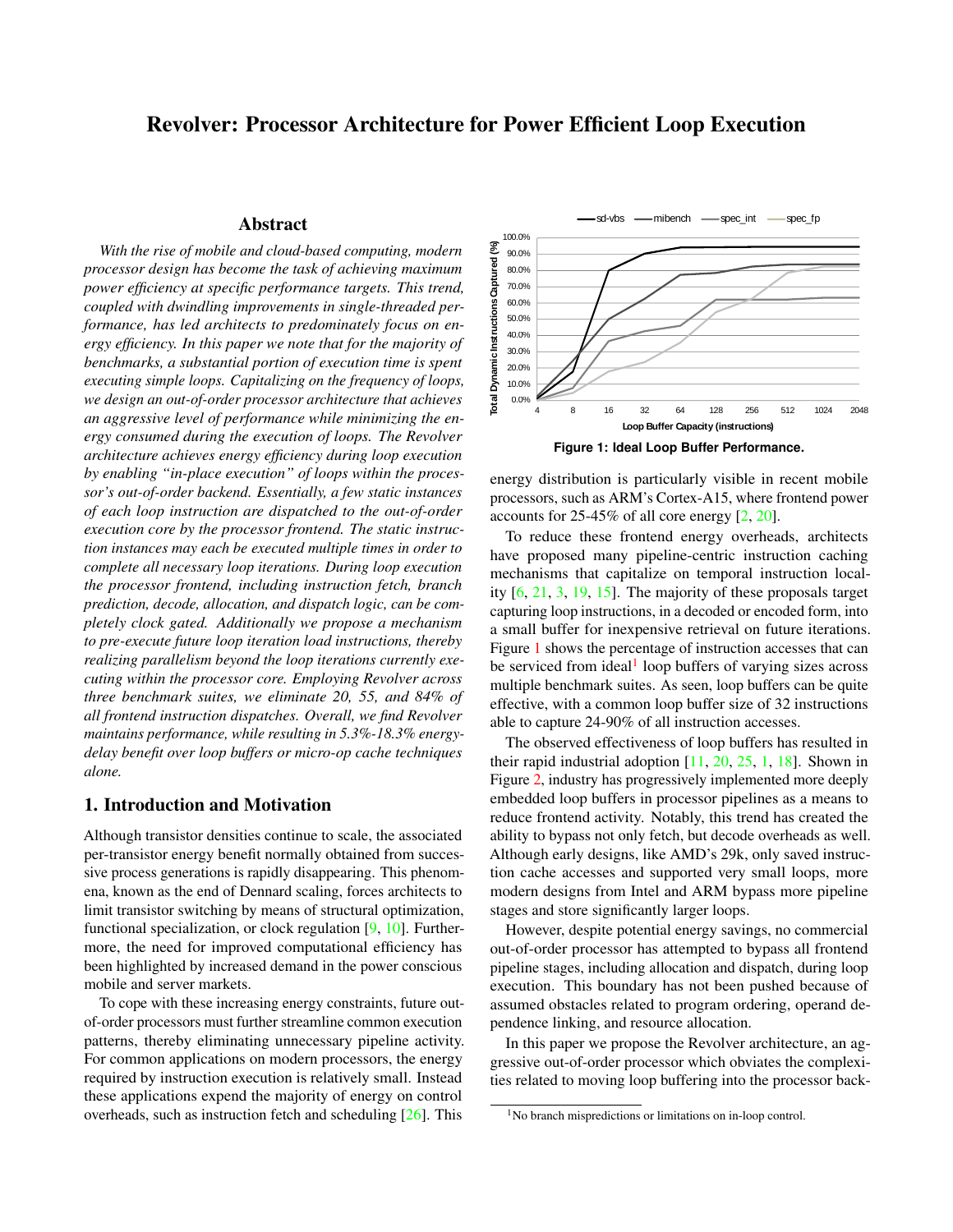<span id="page-1-0"></span>

**Figure 2: Instruction Reuse Caching Methods. Structures modified/added by each method highlighted.**

end. During loop execution only a few static instances of each loop instruction are dispatched to the out-of-order backend. After which, each instruction instance may be executed in-place multiple times in order to complete all necessary loop iterations. During subsequent executions, no additional resources are allocated and no frontend structures are accessed. Revolver enables this through a series of insights and straightforward modifications to a traditional processor pipeline. Additionally we propose a mechanism which enables the pre-execution of future loop iteration loads, enabling single-cycle loads in many instances on future loop iterations.

Revolver's loop execution is particularly novel due to its:

- Moving operand dependence linking into the out-oforder backend
- Eliminating the need to re-allocate resources between instruction re-executions
- Reducing the branch misprediction penalty for variable iteration loops
- Enabling the pre-execution of future loop iteration loads

## 2. Overview

The Revolver architecture is an aggressive out-of-order processor which supports two primary modes of operation: non-loop and loop. The overall design is similar to a normal out-of-order processor with few structural differences.

During non-loop execution mode, instructions flow through the entire processor pipeline as in a conventional out-of-order core. The key structural difference between Revolver and a traditional out-of-order core is the lack of a register allocation table (RAT) within the processor frontend. Instead, dependence linking between instructions is performed in the processor backend by a simple structure called the Tag Propagation Unit (TPU) that is accessed in parallel with issue select. Other than this structural modification, which is detailed further in Section [4.2,](#page-3-0) the Revolver backend operates like a normal out-of-order processor during non-loop mode.

In loop mode, the Revolver architecture works by detecting and dispatching loop bodies to an out-of-order backend which is capable of self-iterating, thus eliminating all frontend activity during loop execution.

To enable loop mode, additional loop detection logic is placed at decode. Once a loop's starting address and number of required resources<sup>[2](#page-1-1)</sup> have been calculated, a subsequent decoding of the first loop instruction initiates loop mode. During loop mode, the loop body is unrolled as many times as allowed by the resources present within the out-of-order backend. Fundamental to Revolver's operation is its ability to eliminate the need for any additional resource allocation once a loop has been dispatched. With respect to the frontend, allocation of most resources proceeds normally. However, as later detailed, allocation of destination registers requires special handling. After dispatch, the loop body resides within the issue queue and will execute multiple times until all loop iterations are complete.

With respect to Revolver's backend, the primary innovation is the ability to allow loop instructions to maintain their provided resources across multiple executions. Instructions retain issue queue entries after issue select and reuse them immediately for the next loop iteration upon commit. The load/store queue is also modified to enable reuse of entries while properly maintaining program order. Finally, as detailed in Section [4.4,](#page-5-0) each result producing loop instruction simply alternates writing one of two pre-allocated physical registers. Revolver's TPU is designed to allow dependent instructions to properly access source registers even with alternating register dependencies.

On loop exit, all instructions are removed from the out-oforder backend and the loop fall through path is immediately dispatched. Immediate dispatch is possible since, before clockgating, the processor frontend redirects to the fall through path after successful loop dispatch.

The following sections provide a more detailed and clarified operation of Revolver's loop execution mode.

<span id="page-1-1"></span><sup>&</sup>lt;sup>2</sup>Resources being physical registers as well as issue queue, load queue, and store queue entries.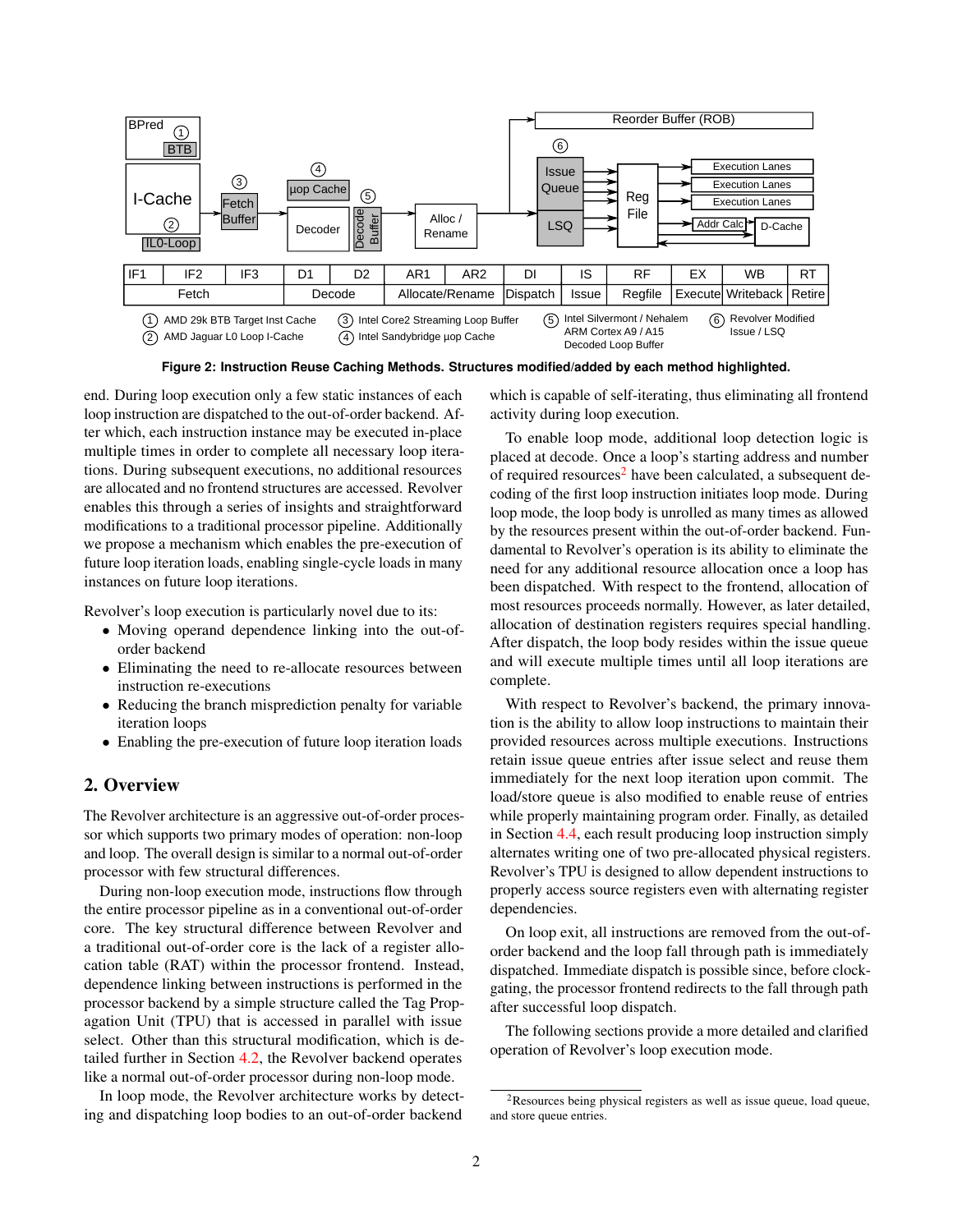<span id="page-2-0"></span>

**Figure 3: Loop Detection Finite State Machine.**

<span id="page-2-2"></span>

| $\mathbf{V}$ | start addr | fallthrough addr   num insts   max unroll   profitability |  |  |
|--------------|------------|-----------------------------------------------------------|--|--|
|              |            |                                                           |  |  |
|              |            |                                                           |  |  |
|              |            |                                                           |  |  |
|              |            |                                                           |  |  |

**Figure 4: Loop Address Table (LAT) Structure.**

## 3. Loop Detection and Training

Loop-mode dispatch in Revolver is regulated by two key mechanisms: detection logic in the processor frontend and feedback provided by the processor backend. The processor frontend is responsible for detecting and guiding loop body dispatch. The processor backend provides feedback relating to the profitability of loop execution. If a loop is deemed unprofitable, backend feedback will result in the frontend disabling future loop-mode dispatches.

### 3.1. Detection Operation

The loop detection logic in Revolver is similar to that used in previous loop buffer proposals [\[21,](#page-11-6) [16\]](#page-11-14). Loop detection is controlled by the simple finite state machine (FSM) shown in Figure [3.](#page-2-0) This state machine operates in one of three possible states: *Idle*, *Train*, or *Dispatch*.

In the *Idle* state, instructions propagate normally through decode until the start of a profitable loop is identified or a taken PC-relative backwards<sup>[3](#page-2-1)</sup> branch/jump is encountered. Profitable loops are identified by consulting a small (4 entry) structure containing known loops called the Loop Address Table (LAT). The LAT, detailed in Figure [4,](#page-2-2) is a small directmapped structure that records information relating to the loops composition and profitability. In the event a profitable loop is encountered, the detection FSM transitions to the *Dispatch* state and begins loop-mode dispatch. If no profitable loop is identified and a backwards branch or jump is encountered, the detection FSM instead transitions to the *Train* state.

The *Train* state exists to record a previously unknown loop's start address, end address, and allowable unroll factor<sup>[4](#page-2-3)</sup> in the LAT. Once entering the *Train* state, until the loop ending branch, resources required by the loop body are recorded. After the ending branch is encountered, the loop information is

entered into the LAT and the FSM transitions to the *Idle* state again. If a loop requires too many resources to be contained by the backend, the LAT is not updated. The fall through address for a loop is set to the next sequential memory address. It should be noted that, if a loop start instruction is encountered at any time, training will be aborted and the FSM will immediately transition to the *Dispatch* state. Finally, if another backwards control instruction is encountered, the resource usage information is reset and the *Train* state is re-entered.

In the *Dispatch* state, the decode logic guides the dispatch of loop instructions into the out-of-order backend by specially tagging them as loop instructions. The loop body is unrolled as many times as possible, subject to available backend resources. After unrolling all loop instances, the frontend is redirected to the fall through path. Once the fall through path fills the frontend, the frontend stalls and clock gates.

#### 3.2. Detection Discussion

In this section we highlight multiple aspects of the previously described loop detection mechanism.

First, the Revolver architecture allows almost unlimited control flow, including function calls/returns, within a loop body. The only limitation is that predicted execution paths are statically determined at the time of loop dispatch. Thus loops with unstable control flow make poor candidates for loop-mode and backend feedback is responsible for eventually disabling loop-mode dispatch of such loops.

Secondly, loop-mode is disabled for a given loop if it contains *serializing* instructions. Examples of *serializing* instructions include system calls, memory barriers, and loadlinked/store-conditional pairs.

### 3.3. Training Feedback

The backend feedback serves one primary purpose: relaying information about the profitability of a loop body.

Shown in Figure [4,](#page-2-2) the LAT contains a *profitability* field that acts as a 4-bit saturating counter. Upon insertion into the LAT, loops receive a default profitability of 8. Loop-mode dispatch is enabled if profitability is greater than or equal to 8. Feedback from the backend adjusts a loops profitability to impact its likelihood of loop-mode dispatch.

The following factors impact a trained loops profitability. If the dispatched unrolled loop body iterates more than twice the profitability is incremented by 2, otherwise it is decremented by 2. If a branch within the loop body mispredicts to an address that other than the fall through, the loops profitability is set to zero. For disabled loops, the frontend increments the profitability by 1 for every two sequential successful dispatches observed.

Adjusting by these factors ensures that only highly profitable loops are enabled for loop-mode dispatch, thus mitigating any potential negative performance impact while capturing the majority of potential benefit.

<span id="page-2-1"></span> $3B$  Branch target instruction address less than current instruction addresss.

<span id="page-2-3"></span><sup>4</sup>As constrained by physical resources.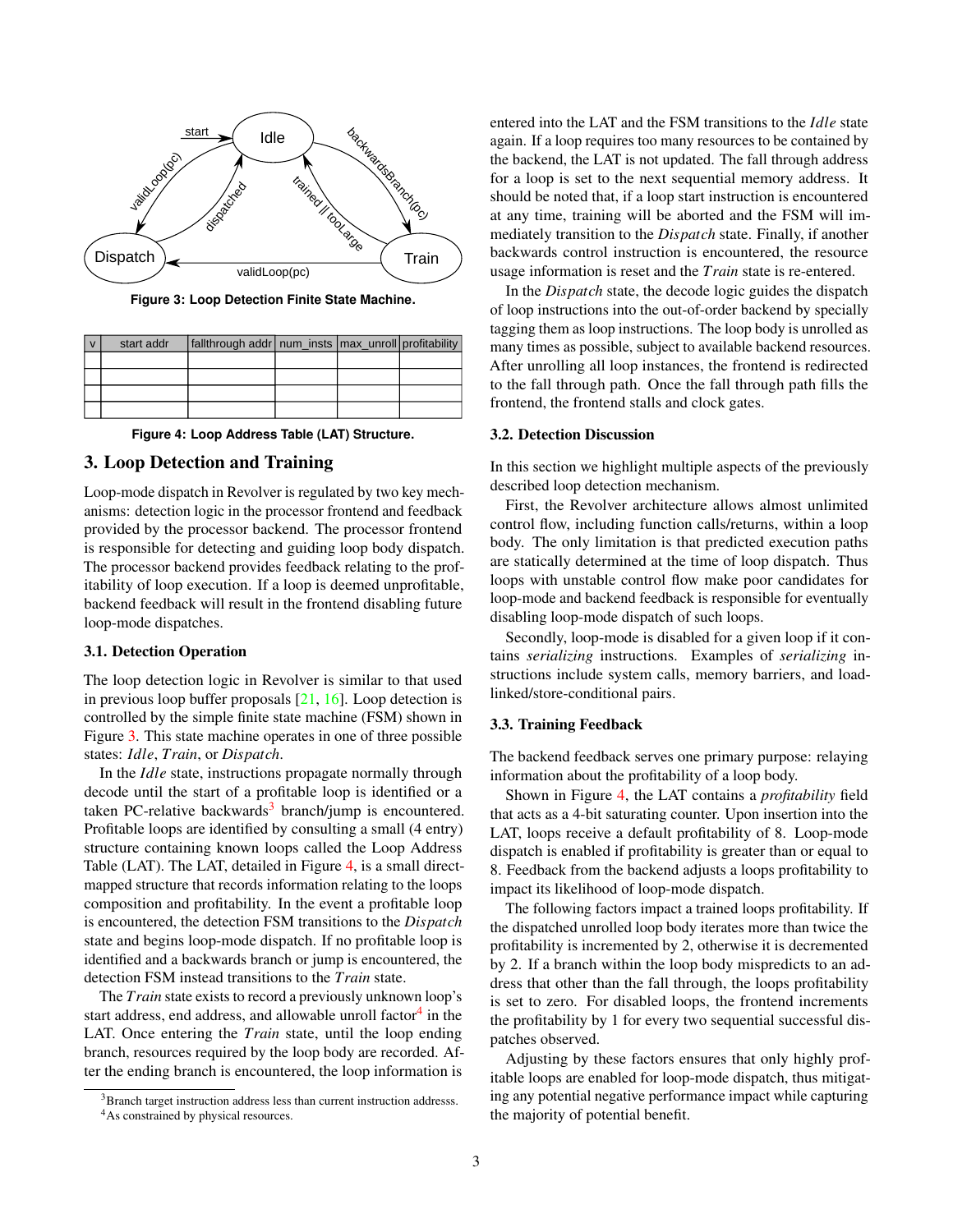<span id="page-3-1"></span>

**Figure 5: Revolver Out-of-Order Backend Example.**

## 4. Loop Execution

Revolver's out-of-order backend supports loop-mode execution through a series of simple modifications to the issue queue, load/store queue, and commit logic. These modifications allow loop instructions within the backend to be executed multiple times in order to complete all necessary loop iterations. During subsequent executions, all instructions retain their initially allocated resources. In this section we provide an overview of backend operation as well as the required structural modifications.

### <span id="page-3-4"></span>4.1. Overview

To summarize backend functionality, Figure [5](#page-3-1) provides an example of loop-mode execution performing a string copy operation<sup>[5](#page-3-2)</sup>. In this example, the six instruction string copy loop is unrolled twice into the issue queue. The first (green) loop body performs all odd-numbered iterations while the second (blue) loop body completes all even-numbered loop iterations. This partial unrolling allows parallelism across iterations during loop-mode execution.

For maintenance and ordering, loop start and end pointers are tracked by each backend queue. The queues also maintain a commit pointer that identifies their oldest, uncommitted entry. Shown in Figure [5,](#page-3-1) the commit pointer walks from the loop start until the loop end entry. After committing the loop end instruction, the commit pointer wraps to the loop start to begin committing the next loop iteration. Upon commit, issue queue entries are reset and can be immediately reused for the next loop iteration. Load queue entries are simply invalidated on commit, while store queue entries drain into a small write combining buffer. Draining stores into a write buffer allows

<span id="page-3-3"></span>

**Figure 6: Revolver Out-of-Order Issue Queue Design.**

the store queue entry to be immediately reused in the next loop iteration. In the rare instance when a store cannot drain into the write buffer, commit stalls. Finally, loop-mode reuse of LSQ entries requires no modification to the age-based ordering logic of the LSQ. LSQ ordering logic must already support wrap-around based upon the relative position of a commit pointer in a conventional out-of-order. To demonstrate this, given the example's relative position of the commit pointer in Figure [5,](#page-3-1) the second (blue) loop body store is properly ordered as older than the first (green) loop body store.

Loop-mode execution completes when any branch, loop terminating or otherwise, resolves to the loop's fall through path. Allowing any branch which resolves to the fall through path to terminate loop-mode execution means that loops end gracefully even on iteration counts that are not evenly divisible by the unrolling factor. Additionally, this resolution handling allows *break* statements within loop bodies to quickly resolve without being treated as mispredicts. After termination, the loop's out-of-order resources may be freed and the fall through path immediately proceeds through dispatch.

In the remainder of this section we describe the precise structural modifications necessary to support this operation.

## <span id="page-3-0"></span>4.2. Scheduler Modifications

Key to supporting loop-mode execution in Revolver is the structure and operation of the instruction scheduler. The overall design of the Revolver's scheduler, shown in Figure  $6$ , is similar to the matrix scheduler presented in [\[24\]](#page-11-15) by Sassone et al. The main components of this scheduler are a wakeup array for identifying ready instructions, select logic for arbitration between ready instructions, and the instruction silo for producing the opcode and physical register identifiers of selected instructions.

Three primary modifications make the Revolver scheduler distinctive from [\[24\]](#page-11-15). First, Revolver's scheduler is strictly managed as a queue and maintains program order among entries. Secondly, the wakeup array utilizes logical register identifiers and position dependence, rather than physical register identifiers for wakeup. Finally, Revolver uses a Tag Propagation Unit (TPU) to provide physical register mappings, instead of a frontend RAT combined with backend tag storage.

With the high level structure of the scheduler defined, the

<span id="page-3-2"></span> $5C$ opy bytes from source array to destination array until encountering null.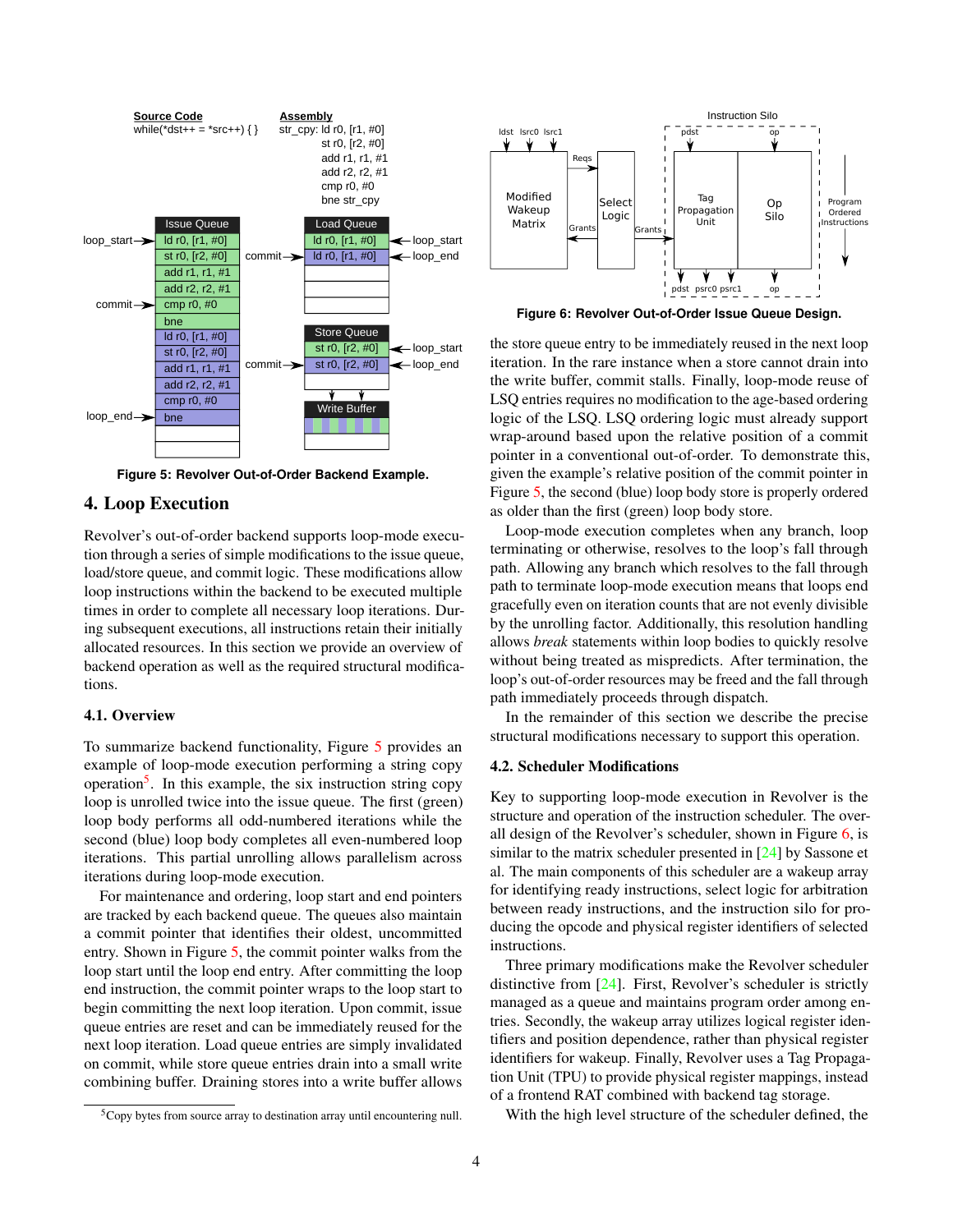<span id="page-4-4"></span><span id="page-4-3"></span><span id="page-4-2"></span><span id="page-4-1"></span>

**Figure 7: Revolver Wakeup Logic**

following Sections [4.3](#page-4-0) and [4.4](#page-5-0) explain the function and operation of the Revolver's instruction wakeup and Tag Propagation Unit.

## <span id="page-4-0"></span>4.3. Wakeup Logic

The purpose of instruction wakeup in an out-of-order processor is to observe results generated by scheduled instructions in order to identify new instructions capable of being executed. To perform this task, Revolver's instruction wakeup utilizes program-based ordering of instructions and logical register identifier broadcasts. This differs from many conventional schedulers, which use physical register-based broadcasts and do not require ordering. This primary benefit from this organization is that Revolver is able to perform instruction wakeup without requiring frontend renaming.

4.3.1. Wakeup Operation Figure [7](#page-4-1) shows the Revolver wakeup logic at multiple levels of granularity. At the highest level, in Figure [7a,](#page-4-2) instruction wakeup is organized as a segmented, program-ordered circular queue. The segmented wakeup arrays within the scheduler are interconnected via a unidirectional ring that transmits logical register broadcasts. In our designs, segments are sized equal to the machine's dispatch width and broadcasts along the ring interconnect travel at the rate of eight instruction entries per cycle. At any given time, one segment in the machine will be designated the *archi-* *tected* segment, with incoming operands implicitly ready.

Inside the wakeup array, shown in Figure [7b,](#page-4-3) instructions are distributed along rows, while columns correspond to logical registers. Upon allocation into the wakeup array, instructions mark their respective logical source and destination registers. Unscheduled instructions within the wakeup array cause their downstream logical destination register column to be deasserted. This deassertion prevents younger, downstream dependent instructions from waking up. Once all necessary source register broadcasts are received, an instruction requests scheduling. After being granted by select, the instruction asserts its destination register to wakeup younger dependent instructions.

Close examination of the wakeup array's logic cell, shown in Figure [7c,](#page-4-4) demonstrates how the wakeup operation is possible. Our modified wakeup cell design draws from earlier work in [\[24\]](#page-11-15). The wakeup cell holds two state bits that designate the instruction as sourcing or producing a logical register. The request signal to the select logic is implemented in dynamic logic. If an instruction is dependent and the incoming ready signal is not asserted, the request signal is pulled down. This pulldown operation works as a logical NOR. If no unbroadcast dependents remain, the request signal to select will remain asserted. With respect to outputs, if an instruction has not been scheduled and produces the logical register, the outgoing ready signal will be deasserted. The ready signal and grant signal are implemented with static logic. Once the result producing instruction is granted, the grant signal will result in the downstream ready being asserted. For loop-mode operation, after commit, the grant signal is deasserted and the cell is free to reevaluate based upon a new incoming ready signal.

4.3.2. Wakeup Example In this section we work through a simple example of wakeup logic operation. Figure [8](#page-5-1) provides an example with three instructions. All three instructions must be serially executed due to dependencies on logical register *r0*. The diagram is color coded with ready register columns colored in blue, active request signals represented in green, and active grants represented in red.

On cycle 0, the ready signals for logical registers propagate downwards unless inhibited by an instruction. As *Instruction 1* produces register *r0*, it gates the downstream ready broadcast until it has been scheduled. This prevents improper wakeup of *Instruction 2* and *Instruction 3*. Logical registers *r1* and *r2* are produced by no instruction, thus their ready broadcasts are uninhibited and continue propagation. During cycle 0, *Instruction 1* satisfies all dependencies and asserts its request vector.

In cycle 1, the grant signal for *Instruction 1* returns acknowledging issue. Signalling issue, *Instruction 1* ceases inhibition of the downstream *r0* ready signal. With *r0* now asserted, *Instruction 2* asserts its request vector. As *Instruction 2* has not been granted, it maintains downstream inhibition of *r0*, preventing *Instruction 3* from waking up.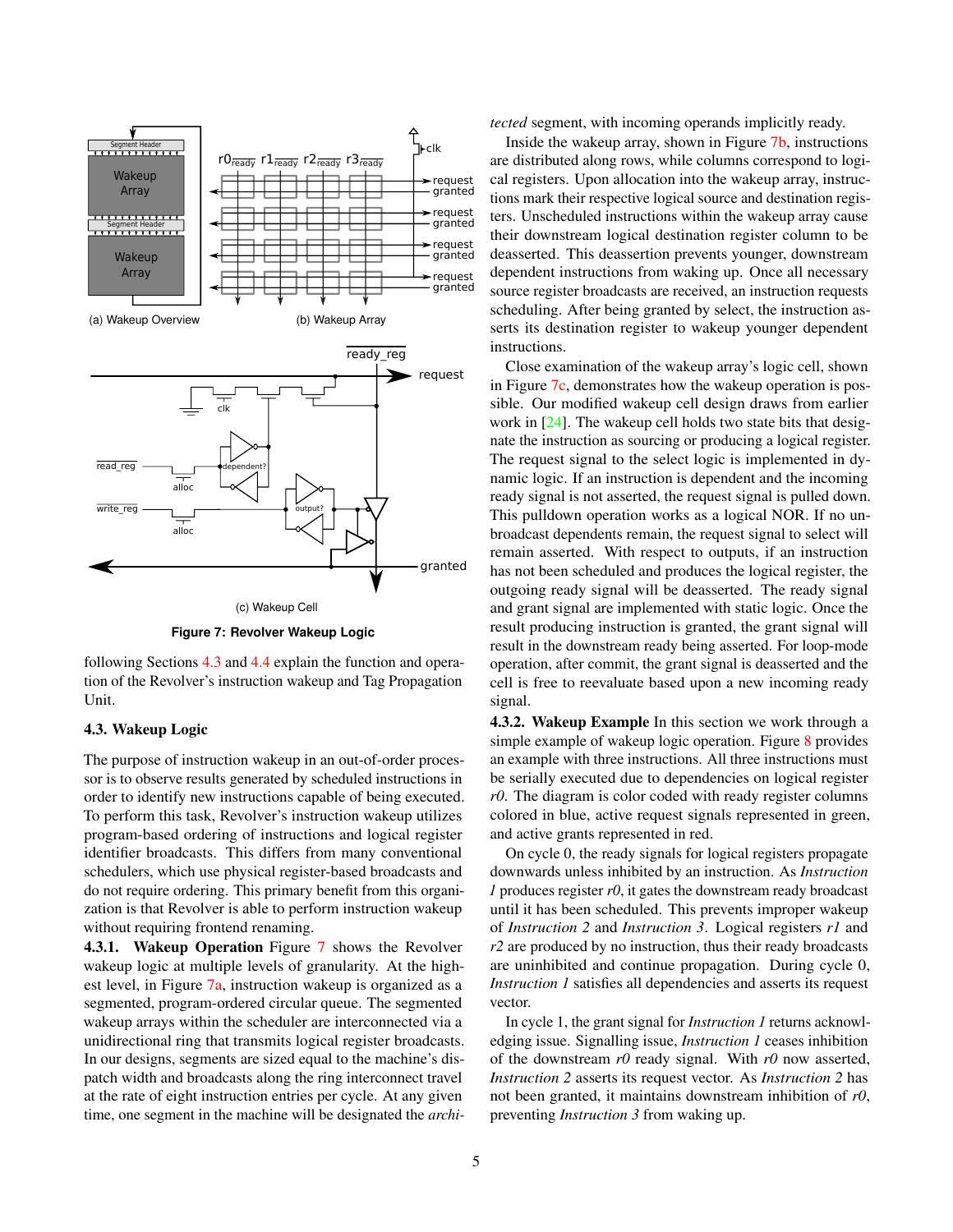<span id="page-5-1"></span>

**Figure 8: Revolver Wakeup Example**

Finally on cycle 3, the grant for *Instruction 2* returns and *r0* is uninhibited. With *r0* now asserted, the final instruction wakes up and assets its request vector.

This example demonstrates how the use of program-based ordering enables Revolver to perform instruction wakeup on logical register identifiers, in contrast to conventional out-oforders which require frontend renaming and physical registerbased wakeup.

### <span id="page-5-0"></span>4.4. Tag Propagation Unit

Without frontend renaming, Revolver needs a mechanism to properly map logical registers to physical register identifiers. In this section we discuss the reasoning behind the use of the TPU in Revolver and its operation.

4.4.1. Enabler of loop-mode execution The reason Revolver requires a TPU is to enable reuse of physical registers during loop-mode execution. As noted earlier, Revolver does not require any additional resource allocations between loop iterations. The largest obstacle to avoiding allocation is physical register management. This is so because, after committing, a loop instruction should be free to begin speculative execution of the next loop iteration. This is impossible, however, if an instruction only has access to a single physical destination register. After commit, the contents of the physical register may be required by dependent instructions and are part of the architected state. Thus, to begin speculative execution of the next loop iteration, access to an alternative physical register identifier is required.

Revolver solves this issue by providing each result producing loop-mode instruction with two physical destination registers. As loop instructions iterate, they simply alternate writing between their two destination registers. This alternation of writes, known in other literature as double buffering, ensures the previous state is maintained while speculative computation is being performed. To clarify, after iteration  $N+1$ commits, an instruction may reuse the destination register from iteration *N* on iteration  $N + 2$ . This is safe because, upon commit, the  $N+1$  destination register holds the architectural

<span id="page-5-2"></span>

**Figure 9: Tag Propagation Unit.**

state and no more instructions are dependent on the iteration *N* destination register. Any instructions dependent on the  $N+1$ value continue to source it from the alternative register.

This double buffering technique enables instructions to speculatively write output registers. However, by dynamically changing output registers, additional functionality must be added to properly maintain dependencies between instructions. The TPU's function is to perform this dynamic linkage between dependent instructions and source registers.

4.4.2. Structure and Operation Figure [9](#page-5-2) shows the high level structure of the TPU. Revolver's TPU is structured similarly to the wakeup logic discussed in Section [4.3.](#page-4-0) Like the wakeup logic, the TPU is composed of partitions interconnected along a unidirectional ring interconnect. The ring is composed of multiple channels, where each channel corresponds to a logical register and carries the current physical register mapping. Thus to obtain source register identifiers, all an instruction must do is source the appropriate logical register channel. Instructions present in the scheduler change the logical register mapping of their output register by simply overwriting the appropriate output column. Since instructions are stored in program order, this operation guarantees downstream instructions will obtain proper source register mappings. At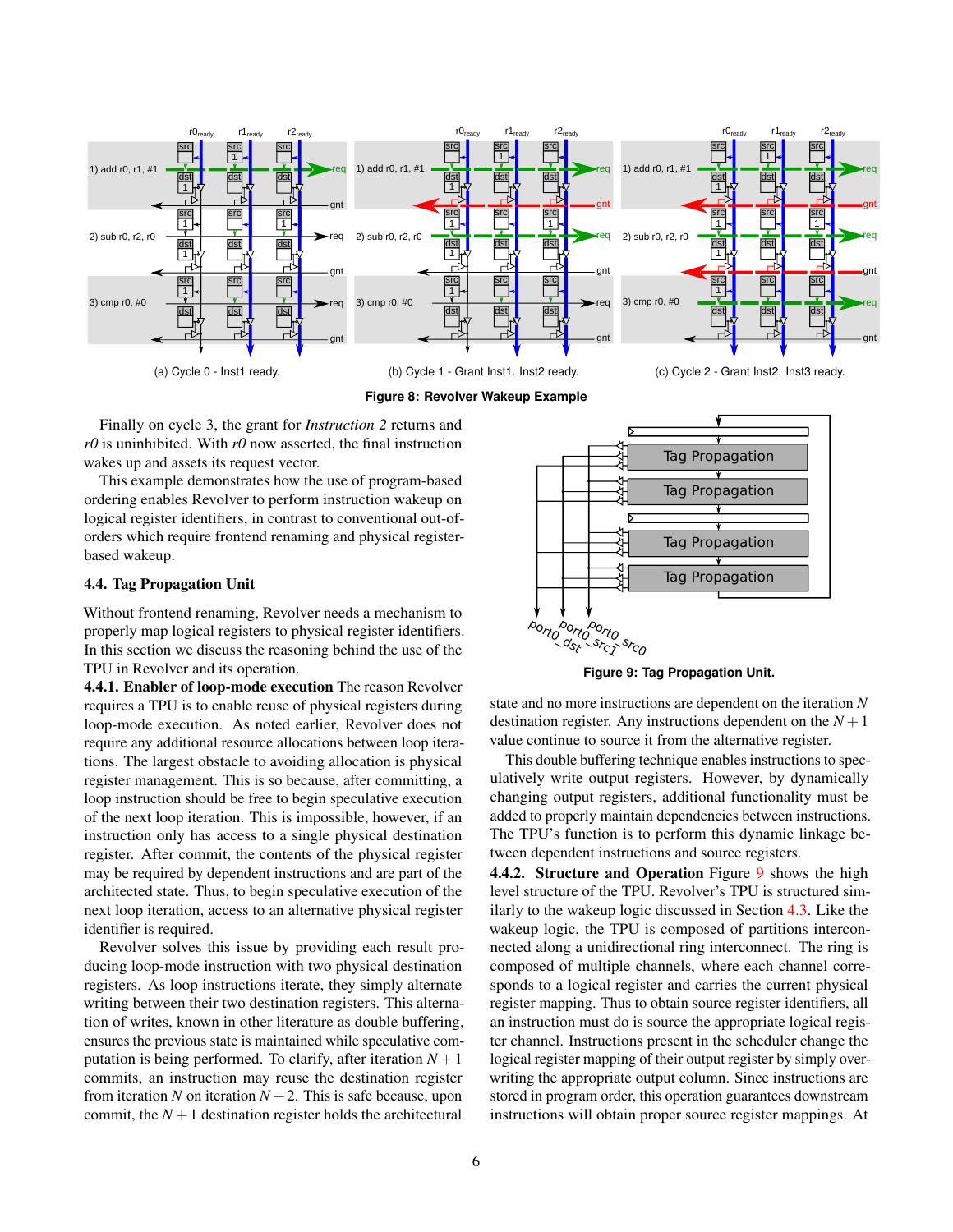<span id="page-6-0"></span>

**Figure 10: Tag Propagation Unit Cell Design.**

all times, one segment is deemed *architected* and retains the architected register mapping in latches. This *architected* latch rotates throughout the TPU as segments commit.

Figure [10](#page-6-0) shows the propagation logic cell used in the construction of the TPU. As seen there are multiple logical register columns that carry physical register identifiers. Instructions source their operand tags from corresponding columns and drive their destination onto the appropriate output column. Also within the figure, we show how loop-mode instructions alternate between writing two physical destination registers. Essentially a single bit of state records if the instruction has executed an odd or even number of times, this bit controls a mux that drives the appropriate destination register identifier onto the output.

4.4.3. Checkpoints and Register Reclamation In addition to dynamic dependence linking, Revolver's TPU provides benefits relating to checkpointing and branch misprediction recovery. Every instruction within the TPU has access to a valid physical register mapping for every architectural register. Thus Revolver effectively provides per-instruction renaming checkpoints. If any instruction mispredicts, downstream instructions are simply flushed and the mappings from the branch instruction propagate to all newly scheduled instructions. In comparison, RAT-based renaming encounters significant additional complexity in order to support checkpoints [\[22\]](#page-11-16). This checkpoint support is largely a byproduct of Revolver's progam ordering within the issue queue.

In non-loop mode, overwritten registers are reclaimed on commit, as in conventional processors. On branch mispredictions or loop-mode exits, the TPU is walked forward from the terminating branch to reclaim physical registers.

## 4.5. Load and Store Support

The overall structure of Revolver's LSQ is shown in Figure [11.](#page-6-1) Other than the additional tracking of loop start and end pointers, few differences exist between Revolver's LSQ and that of a conventional out-of-order. Loads and stores receive their respective LSQ entries prior to dispatch and retain them until the instruction exits the out-of-order backend. As noted in Section [4.1,](#page-3-4) loop-mode load and store instructions are free to reuse their allocated LSQ entries to execute multiple loop iterations. This due to two factors: 1) The immediate "freeing" of an LSQ entry upon commit and 2) The use of position-based

<span id="page-6-1"></span>

**Figure 11: LSQ and Cache Interface.**

age logic in modern processor's LSQs.

LSQ entries are immediately freed upon commit by two means depending on whether the committing instruction is a load or store. In the event of a load, the load queue entry is simply reset to allow future load execution. Stores however must be written back to memory. To enable immediate freeing of store queue entries, stores are drained into a writecombining buffer that sits between the store queue and the L1 cache interface. If a store cannot drain into the write buffer, commit stalls. This is however a rare occurrence as due to the impact of write-combining and the fact we target an ISA with a relaxed consistency model that places very few ordering restrictions on write-combining.

Existing age-based ordering techniques work in Revolver as they are based upon the relative position of a commit pointer. The only difference during loop-mode operation is that Revolver's commit pointer wraps from *loop end* to *loop start*. Whereas a normal LSQ only wraps the commit pointer based upon the physical end and start of the queue.

The final portion of Revolver's LSQ, the pre-executed load buffer, is an enhancement enabled by loop mode execution and will be discussed in the following section.

## 5. Load Pre-Execution

In this section we detail an extension to loop-mode that enables the pre-execution of future loop iteration loads. Pre-executing future loads realizes parallelism beyond the processor's instruction window and can be used to enable zero-latency loads. The remainder of this section covers the insight behind load pre-execution, the conditions where load pre-execution is possible, and why load pre-execution would be untenable in a conventional out-of-order.

#### 5.1. Optimization Insight

During loop execution in an out-of-order processor, loads from within the loop body are repeatedly executed until all necessary iterations complete. Due to the recurrent nature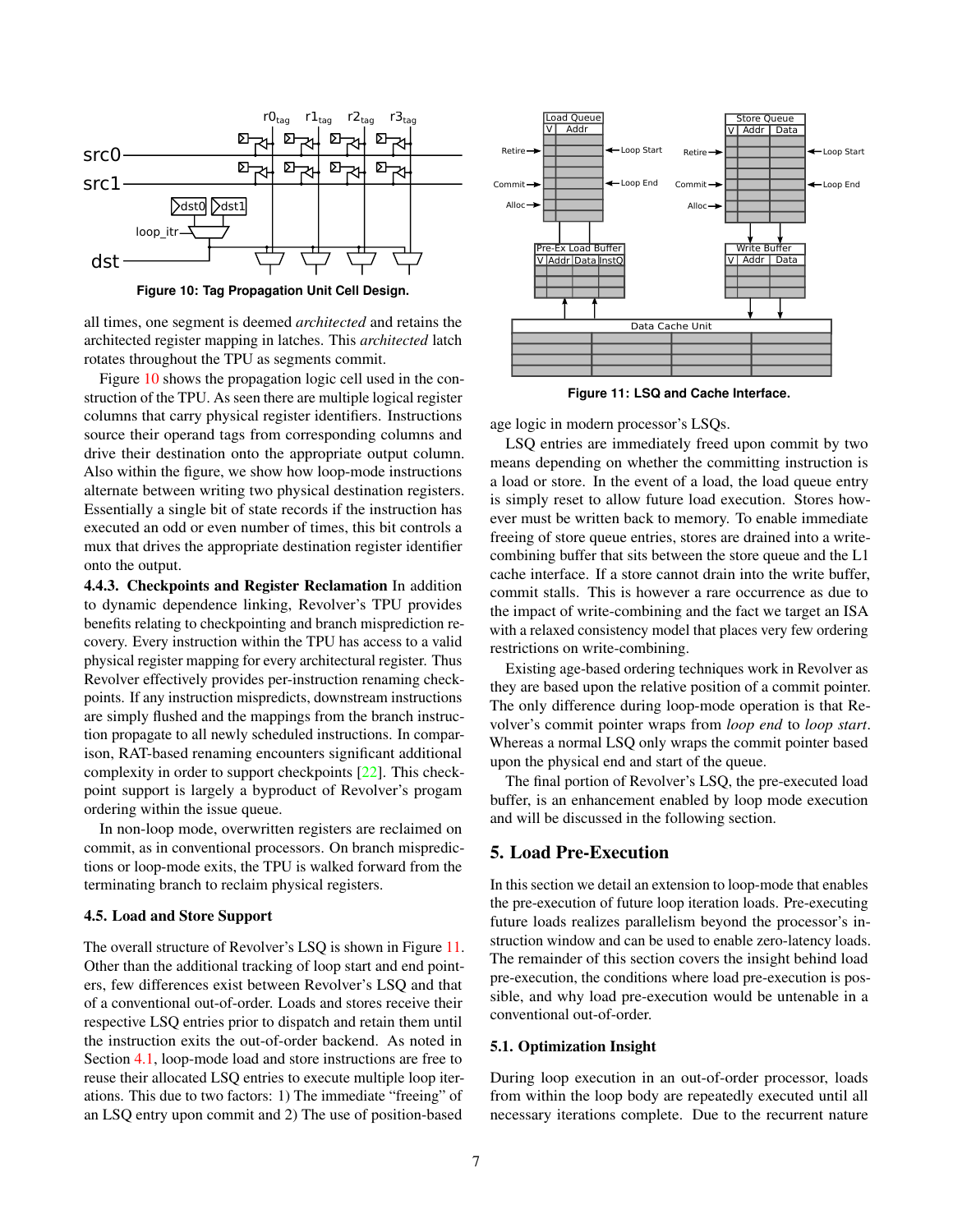of loops, these loads often have highly predictable address patterns. Our load pre-execution mechanism aims to exploit these predictable loads.

Revisiting the example from Figure [5,](#page-3-1) the string copy loop simply strides through memory copying bytes from a source array into a destination array. Thus, the load addresses in consecutive iterations are perfectly predictable. In a conventional processor, the dynamic instances of each load receive unique issue queue and load queue entries. In Revolver however, a load dispatched by the frontend is statically bound to fixed entries for all loop iterations. This static binding makes it easy to observe when an entry is performing loads that follow a simple pattern. In Figure [5,](#page-3-1) since the string copy loop was unrolled by a factor of two, the first load queue entry will be observed striding through memory, reading consecutive even-addressed bytes from memory.

The insight behind load pre-execution is that, when these patterns are recognized, it is possible to speculatively initiate future iteration loads. On the next iteration, if a load was pre-executed, it will not pay the L1 cache access latency and will complete after verifying the pre-executed load address. This technique yields a performance benefit when the out-oforder execution window is insufficient to hide a load's latency. The next subsections detail the supported access patterns and hardware implementation.

#### 5.2. Supported Address Patterns

In Revolver we support three primary access patterns for load pre-execution: stride, constant, and pointer-based addressing. For each of these access patterns we place simple pattern identification hardware alongside the pre-executed load buffer.

Striding memory accesses are the most common addressing pattern, as many loops iterate over arrays of data. To identify stride-based addressing we simply compute the address delta between two consecutive loads. If a third load from the same load queue entry matches the predicted stride, the stride is verified and the next load will be pre-executed. Constant loads, the second most common pattern, occur when loads continuously read from the same address. Constant loads exist primarily due to stack-allocated variables and pointer aliasing. The stride-based prediction hardware also handles constant loads, as they are a special case of a zero-sized stride. Finally we support pointer-based addressing, where the value returned by the current load is used as the next address. This captures many simple linked list traversals.

Once a pattern is recognized, the pre-executed load buffer speculatively initiates the next iteration memory access. This buffer, shown in Figure [11,](#page-6-1) sits between the load queue and the L1 cache interface. Once the next iteration load executes, the value is claimed and the buffer may initiate the next iteration load. If any store aliases with the pre-executed load, the entry is invalidated to maintain coherency.

#### 5.3. Scheduler Modification

With the pre-execution buffer and supported access patterns defined, we now detail how Revolver's out-of-order scheduler can take advantage of pre-execution.

In many out-of-order designs, operations dependent on loads are speculatively scheduled assuming an L1 cache hit latency. When a pre-executed load returns from memory, the corresponding issue queue entry is notified that the load has been pre-executed. Once scheduled, this load will speculatively wake dependent operations on the next cycle instead of waiting for the L1 cache access latency. If the predicted address is incorrect, the scheduler must perform a cancel and re-issue operation. The design could be more aggressive than as described here and wake dependent operations before the load is capable of being scheduled, however our evaluated implementation does not support this.

Finally, it should be noted that performing this scheduler optimization in a conventional out-of-order is untenable, as there is no relation between static load instructions and issue queue entries.

## 6. Evaluation Methodology

To evaluate Revolver, we use a combination of cycle accurate simulation and power modeling. For performance simulation, a custom, cycle-accurate out-of-order core model was implemented within the gem5 simulator infrastructure [\[7\]](#page-11-17).

Two baseline out-of-order configurations, shown in Table [1,](#page-8-0) were used in our evaluation. The *OO2* configuration is a small 2-wide out-of-order processor configured similarly to the recently announced Intel Silvermont architecture [\[18\]](#page-11-13). The *OO4* design represents a more aggressive 4-wide architecture with the window size and execution resources scaled up from the OO2 configuration. Two Revolver designs are compared against these baselines, a 2-wide (*Rev2*) and 4-wide (*Rev4*) configuration. All designs utilize aggressive memory systems with prefetchers at every cache level.

For competitive baselines, each configuration can optionally use a 32- $\mu$ op loop buffer (*LB*) or a 1.5K  $\mu$ op cache ( $\mu$ *C*), similar to recent Intel and ARM designs [\[18,](#page-11-13) [25,](#page-11-11) [17,](#page-11-18) [20\]](#page-11-4).

Power modeling was performed through a correlated and extended version of McPAT [\[22\]](#page-11-16). Models for loop buffers and  $\mu$ op caches were added for proper energy accounting. All energy numbers represent core energy, including the L1 caches.

We simulated a wide variety of applications from the San Diego Vision Benchmark Suite (SD-VBS), MiBench, and SPEC2006 [\[27,](#page-11-19) [12,](#page-11-20) [14\]](#page-11-21). All applications were compiled for the ARMv7 ISA on gcc 4.7.2 with full optimizations (*-O3*), vectorization, and link-time optimization(*-flto*) enabled. On SD-VBS, simulation was limited to the instrumented regions of interest. For MiBench, entire applications were simulated. Finally for SPEC2006, a SimPoint simulation methodology was employed, resulting in the suite being represented by 177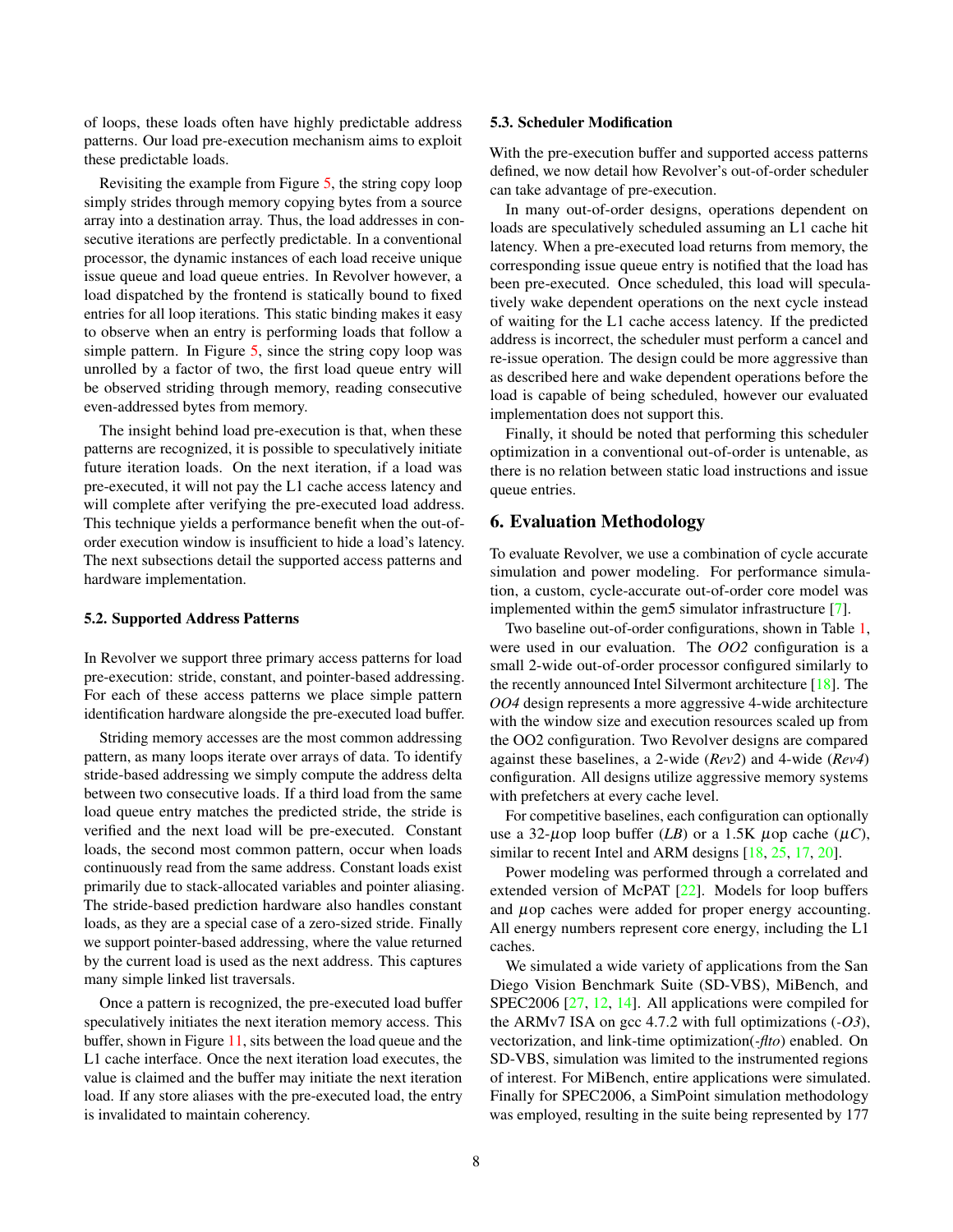<span id="page-8-0"></span>

|                         | OO2, Small Out-of-Order                                                                          | <b>OO4, Large Out-of-Order</b>                |  |  |  |
|-------------------------|--------------------------------------------------------------------------------------------------|-----------------------------------------------|--|--|--|
| <b>Branch Predictor</b> | Combined bimodal (16k entry) / gshare (16k entry), selector (16k entry), 32 entry RAS, 2k BTB    |                                               |  |  |  |
| Out-of-Order            | 2GHz, 2-wide fetch/commit, 6-wide issue,                                                         | 2GHz, 4-wide fetch/commit, 8-wide issue,      |  |  |  |
| Core                    | 32 ROB/IQ, 12 LQ, 8 SQ, 8 WB, 48 Int PRF,                                                        | 64 ROB/IQ, 24 LQ, 16 SQ, 8 WB, 80 Int PRF     |  |  |  |
|                         | 64 FP PRF, aggressive memory speculation,                                                        | 96 FP PRF, aggressive memory speculation,     |  |  |  |
|                         | speculative scheduling, 13-stage pipeline                                                        | speculative scheduling, 13-stage pipeline     |  |  |  |
| <b>Functional</b>       | 2 Int ALU (1-cycle), 1 Int Mult/Div (3-                                                          | 3 Int ALU (1-cycle), 1 Int Mult/Div (3-       |  |  |  |
| <b>Units</b>            | cycle/20-cycle), 1 LD (1-cycle AGU), 1 ST (1-                                                    | cycle/20-cycle), 2 LD (1-cycle AGU), 1 ST (1- |  |  |  |
|                         | cycle), 2 SIMD units (1-cycle), 2 FP Add/Mult                                                    | cycle), 2 SIMD units (1-cycle), 2 FP Add/Mult |  |  |  |
|                         | (5-cycle), 1 FP Div/Sqrt (10-cycle)                                                              | (5-cycle), 1 FP Div/Sqrt (10-cycle)           |  |  |  |
| <b>Memory</b>           | L1 ICache 32KB, 2-way, 64B line size (2-cycle), 2-ahead sequential prefetcher                    |                                               |  |  |  |
| <b>System</b>           | L1 DCache 32KB, 4-way, 64B line size (3-cycle), 2-ahead stride prefetcher                        |                                               |  |  |  |
|                         | L2 Unified 256KB, 8-way, 64B line size (12-cycle), 2-ahead combined stride/sequential prefetcher |                                               |  |  |  |
|                         | L3 Unified 4MB, 16-way, 64B line size (24-cycle), 4-ahead combined stride/sequential prefetcher  |                                               |  |  |  |
|                         | Off-Chip Memory: 2GB DDR3-1600                                                                   |                                               |  |  |  |

<span id="page-8-3"></span>

**Figure 12: Loop Intensive Load Pre-Execution Speedup.**

100M instruction simulation points [\[13\]](#page-11-22).

## 7. Experimental Results

Our evaluation is divided into three subsections. In subsection [7.1,](#page-8-1) we detail the performance benefit obtained from pre-execution of loads during loop execution. Subsection [7.2](#page-8-2) provides detailed per-benchmark analysis of Revolvers impact on the total number of frontend instruction dispatches. Finally, subsection [7.3](#page-9-0) evaluates the overall energy-delay impact of Revolver.

## <span id="page-8-1"></span>7.1. Load Pre-Execution

Although Revolver is targeted primarily towards energy conservation, load pre-execution enables Revolver to extract memory level parallelism beyond the currently active instruction window. In Figure [12,](#page-8-3) we show the performance benefit from load pre-execution obtained by the *Rev2* and *Rev4* configu-rations on loop intensive benchmarks <sup>[6](#page-8-4)</sup>. On loop intensive

**Table 1: Common Processor Configurations.**

code, load pre-execution benefits *Rev2* and *Rev4* by 2.1% and 1.4% respectively. Across all benchmarks, including non-loop intensive codes, the overall benefit is 0.8% and 0.6% for *Rev2* and *Rev4*.

In general, *Rev2* sees more benefit from load pre-execution than *Rev4*. This occurs because the larger out-of-order window of *Rev4* often hides the latencies of loads captured by pre-execution on *Rev2*. *Rev4* obtains more benfit on select benchmarks, such as *410.bwaves*, because its larger instruction window is capable of capturing certain loops that *Rev2* cannot. Finally, the reduced benefit observed on non-loop intensive code, relative to loop-intensive code, is expected as load pre-execution is only triggered during loop-mode.

It should be noted that many design parameters can impact the benefit obtained from load pre-execution. In particular, our moderate L1 cache latency and aggressive L1 prefetching reduce the observed benefit from load pre-execution.

## <span id="page-8-2"></span>7.2. Frontend Dispatch Impact

Through loop execution mode, Revolver is capable of eliminating many frontend instruction dispatches. Removing frontend dispatches allows Revolver to save energy, even beyond loop buffers and  $\mu$  op caches, as multiple pipeline stages between decode and execute are elided.

To demonstrate this benefit, Figure [13](#page-9-1) details the fraction of instructions dispatched by Revolver, in comparison to a traditional out-of-order core, across all three benchmark suites. Each configuration is normalized against the equivalent width out-of-order baseline. In general we observe Revolver is capable of eliminating 84%, 55%, and 20% of all instruction dispatches across the SD-VBS, MiBench, and SPEC2006 benchmark suites respectively.

For SD-VBS, shown in Figure [13a,](#page-9-2) Revolver performs exceptionally well. This benchmark suite contains many data intensive processing loops that, even with vectorization enabled, iterate numerous times. Image segmentation (*multi\_ncut*) re-

<span id="page-8-4"></span> $6$ Defined as executing more than 50% of all instructions in loop-mode.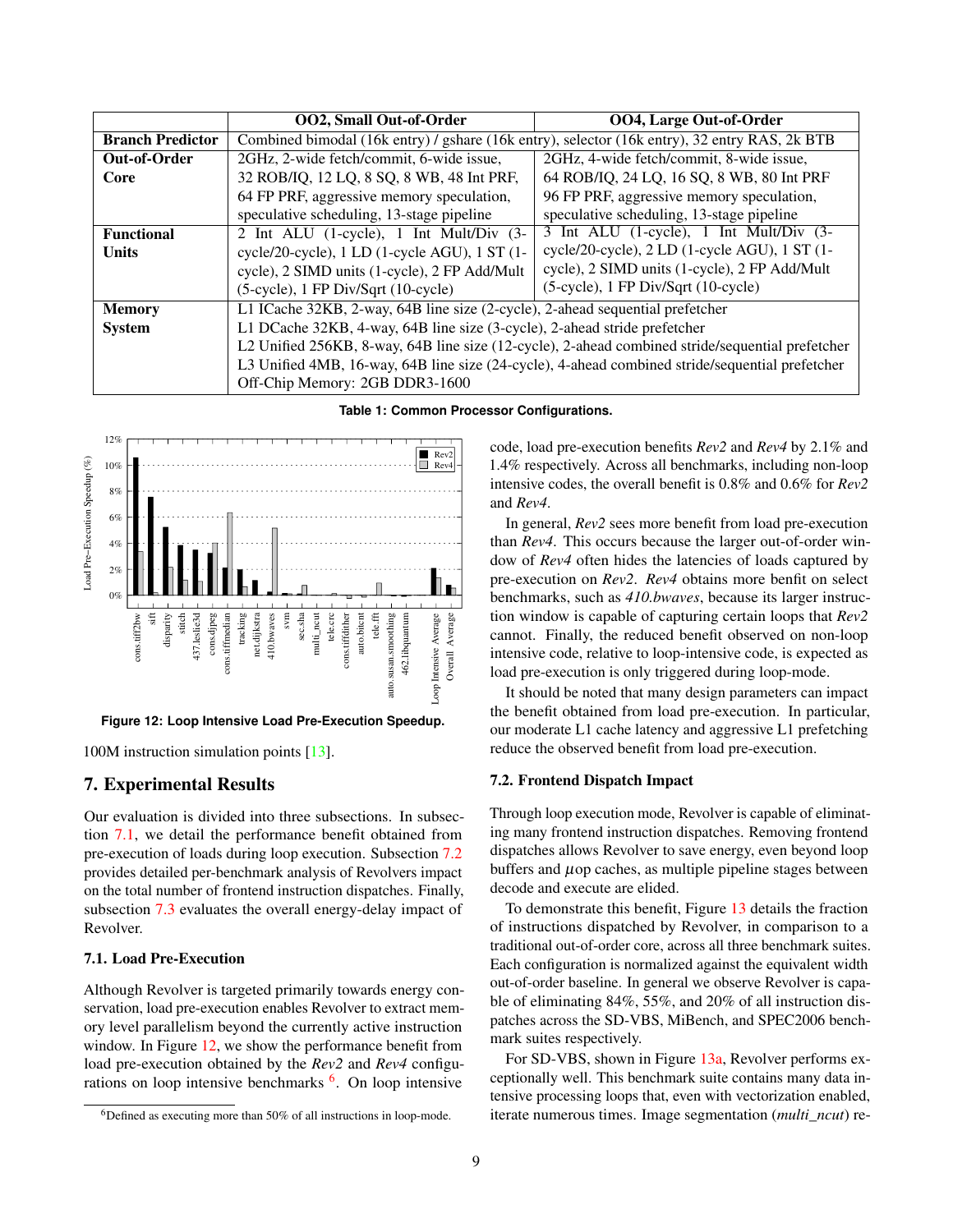<span id="page-9-3"></span><span id="page-9-2"></span><span id="page-9-1"></span>

<span id="page-9-4"></span>**Figure 13: Normalized Number of Dispatched Instructions. Designs normalized against equivalent baseline.**

ceives the most benefit from Revolver, successfully eliminating 99.6% of all frontend instruction dispatches. The only benchmark that receives no benefit from Revolver is texture synthesis (*text\_synth*). The lack of benefit is due to unstable, nested control flow within inner-most loops that lead to loopmode being disabled. Overall, *Rev2* and *Rev4* configurations reduce instruction dispatches by 84% and 79% against their respective baselines.

In Figure [13b](#page-9-3) the instruction dispatch results for MiBench are presented. Revolver successfully eliminates 47% and 55% of all dispatches on *Rev2* and *Rev4* respectively. *Rev4* eliminates more dispatches than *Rev2* because it captures more loops with its larger available instruction window. In general Revolver eliminates many instruction dispatches on MiBench, though its ability to eliminate dispatches is hindered on some benchmarks by the presence of serializing instructions within inner-most loops.

Finally, Figure [13c](#page-9-4) shows the normalized instruction dispatches for the SPEC2006 benchmark suite. Breakdowns for the SPECFP and SPECINT subsets are also shown, with Revolver eliminating approximately 20% (geomean) of all dispatches on each. Amongst our benchmark suites, the SPEC2006 suite receives the least benefit from Revolver. This is expected since, as shown in Figure [1,](#page-0-0) SPEC2006 has the fewest capturable loops. From SPECINT, *462.libquantum* receives the most benefit from Revolover, eliminating 66% of all instruction dispatches. SPECFP, as shown in Figure [1,](#page-0-0) is dominated by the execution of very large loops. Regardless, Revolver is able to eliminate 20% of instruction dispatches, with the larger instruction window of *Rev4* capturing more loops than that of *Rev2*.

Overall, we find Revolver to be quite successful on eliminating many frontend dispatches across the three benchmark suites.

#### <span id="page-9-0"></span>7.3. Overall Energy and Performance

To evaluate Revolver in terms of energy and performance, we compare our two Revolver (*Rev2/Rev4*) configurations against out-of-order baselines (*OO2/OO4*) with 32-µop loop buffers (*LB*) and 1.5K  $\mu$ op caches ( $\mu$ *C*). Additionally, we evaluate the energy-delay of Revolver when equipped with a  $1.5K \mu$ op cache.

Figure [14](#page-10-0) presents the energy-delay product for each configuration normalized against a conventional out-of-order without loop buffers or  $\mu$  op caches. Figure [14a](#page-10-1) presents results for the smaller out-of-order configurations, while Figure [14b](#page-10-2) presents results for the large out-of-order designs. Energy numbers represent core and L1 cache energy inclusive. We have omitted presenting delay numbers separately as the difference was negligible between Revolver and the traditional out-of-order designs  $\left($  <1% geomean).

For the small out-of-order designs shown in Figure [14a,](#page-10-1) we note multiple trends. First, the benchmark suites perform as expected with Revolver extracting the most energy benefit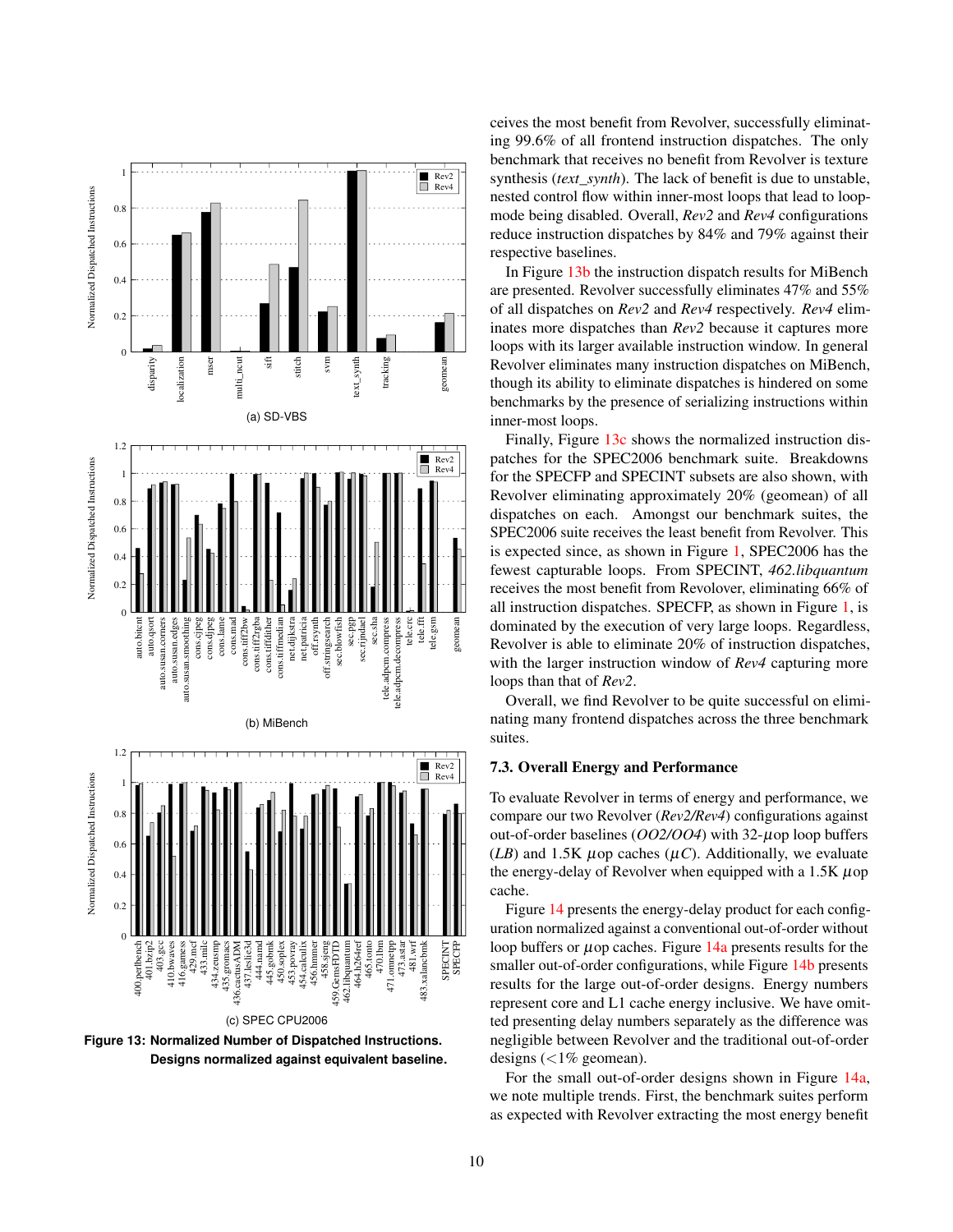<span id="page-10-1"></span><span id="page-10-0"></span>

**Normalized against OO2 and OO4 baselines.**

from SD-VBS, followed by MiBench and SPEC. Secondly, Revolver always outperforms the loop buffer equipped out-oforder, due to reduced energy costs while capturing similarly sized loops. Third, the  $\mu$  op cache always outperforms the loop buffer with respect to entire benchmark suites. However, for some specific benchmarks<sup>[7](#page-10-3)</sup> that spend the majority of time in simple loops, energy-delay performance is superior for the loop buffer due to its reduced access energy. Fourth, for benchmark suites with fewer capturable loops (MiBench and SPEC), the *µ*op cache outperforms the *Rev2* configuration. Lastly,  $Rev2$  with a  $\mu$ op cache exhibits the best energy-delay performance across all benchmarks.

On the large out-of-order designs in Figure [14b,](#page-10-2) Revolver demonstrates even greater energy-delay benefit due to its ability to capture larger loops. Across the benchmark suites, *Rev4* outperforms traditional out-of-orders with loop buffers or  $\mu$ op caches on all benchmark suites except SPECFP. Again, this is expected due to the numerous large loops that cannot be captured by Revolver in SPECFP. However, when combined with a µop cache, Revolver outperforms all other configurations.

Results from Figure [14](#page-10-0) are summarized in Table [2](#page-11-23) to show exact differences between the alternative configurations. Overall, Revolver can result in up to 18.3% energy-delay improvement over comparable baselines.

## 8. Related Work

In addition to the industrial works presented earlier, multiple academic works have investigated methods to improve loop execution performance or energy efficiency.

The most related works to our own are  $[16]$  by Hu et al. and [\[23\]](#page-11-24) by Pratas et. al. These works also attempt to buffer loops within the out-of-order backend, thus eliminating instruction dispatch overheads. However, both works require backend communication with the frontend in order to obtain new renaming information, destination registers, and LSQ <span id="page-10-2"></span>allocations during loop execution. This communication is performed serially on in-order instruction issue [\[16\]](#page-11-14) or loop commit [\[23\]](#page-11-24). As designed, these works primarily save energy related to opcode movement into the out-of-order backend. Thus, Revolver's primary benefit over these designs is the complete removal of additional allocations during loop execution and any potential overhead from serialized frontend communication.

To further performance and energy efficiency on loop execution, Clark et al. [\[8\]](#page-11-25) propose VEAL, a custom accelerator targeted towards offloading loop execution. As with all accelerators, the subset of kernels acceptable for execution on VEAL is determined by the overheads of offloading, algorithm suitability, and quantity of work available. Thus the subsets of loops preferable for execution on VEAL and Revolver differ.

Finally, in terms of loop buffers and tightly integrated caches for energy reduction, many academic works exist  $[19, 6, 21, 15, 5, 4]$  $[19, 6, 21, 15, 5, 4]$  $[19, 6, 21, 15, 5, 4]$  $[19, 6, 21, 15, 5, 4]$  $[19, 6, 21, 15, 5, 4]$  $[19, 6, 21, 15, 5, 4]$  $[19, 6, 21, 15, 5, 4]$  $[19, 6, 21, 15, 5, 4]$  $[19, 6, 21, 15, 5, 4]$  $[19, 6, 21, 15, 5, 4]$  $[19, 6, 21, 15, 5, 4]$ . Of the loop buffer works, each use an algorithm similar to Revolver in order to detect and initiate loop dispatch.

## 9. Conclusion

In this paper we have presented the Revolver architecture, an aggressive out-of-order design targeted towards minimizing energy during the execution of loops. Revolver achieves energy-efficiency during loop execution by enabling in-place execution within the processor's out-of-order backend. Through in-place loop execution, Revolver eliminates frontend energy overheads originating from pipeline activity and resource allocation. These energy benefits exceed those traditionally achieved through loop buffers or µop caches. Additionally, we propose load pre-execution, a novel mechanism to increase performance during loop execution by hiding L1 cache access latencies. Overall, we observe a 5.3%-18.3% energy-delay benefit beyond a traditional out-of-order with loop buffers or µop caches.

<span id="page-10-3"></span><sup>&</sup>lt;sup>7</sup>disparity, multi\_ncut, tracking, etc.